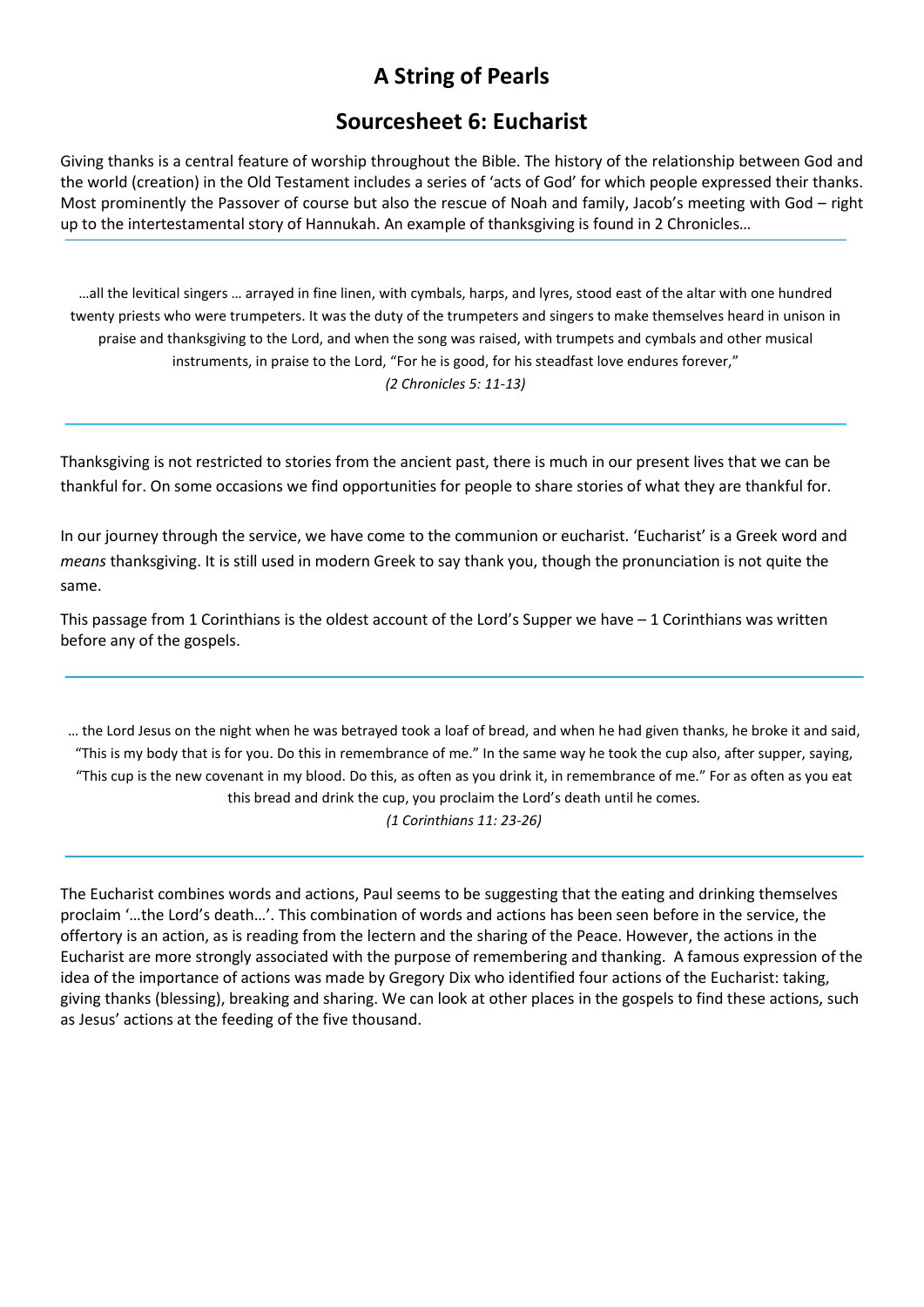Taking the five loaves and the two fish, he looked up to heaven, and blessed and broke the loaves, and gave them to the disciples, and the disciples gave them to the crowds. (Matt 14: 15-21 (Mk 6: 30-44, Lk 9: 12-17, Jn 6: 1-14))

The Eucharist is a sacrament, an 'outward sign of an inward grace' as St Augustine said. The bread and the wine are signs in themselves but so is the way in which they are blessed and shared. Look at the story of the Emmaus walk in Luke

The Lord's Prayer comes between the Eucharistic prayer and the breaking of the bread. This is not what happens in the Book of Common Prayer Communion.

The Lord's prayer is found in Matthew and Luke. Neither version is quite like the one that we use in our service…

The Lord's Prayer is not just a way of praying it is a prayer in itself which summarises many of the essential features of the Christian life such as an intimate relationship with God, supplication for our material and spiritual need, and our responsibilities towards each other, the kingdom and the world.

- Our Father in heaven, Hallowed be your name. Your kingdom come. Your will be done, On earth as it is heaven. Give us this day our daily bread. And forgive us our debts, As we also have forgiven our debtors. Do not bring us to the time of trial, But rescue us from the evil one. (Matthew 6:9-13)
- Father, hallowed be your name Your kingdom come. Give us each day our daily bread. And forgive us our sins, For we ourselves forgive Everyone indebted to us. And do not bring us to The time of trial. (Luke 11:2=4)

The Lord's Prayer is not just a way of praying it is a prayer in itself which summarises many of the essential features of the Christian life such as an intimate relationship with God, supplication for our material and spiritual need and our responsibilities towards each other, the kingdom and the world.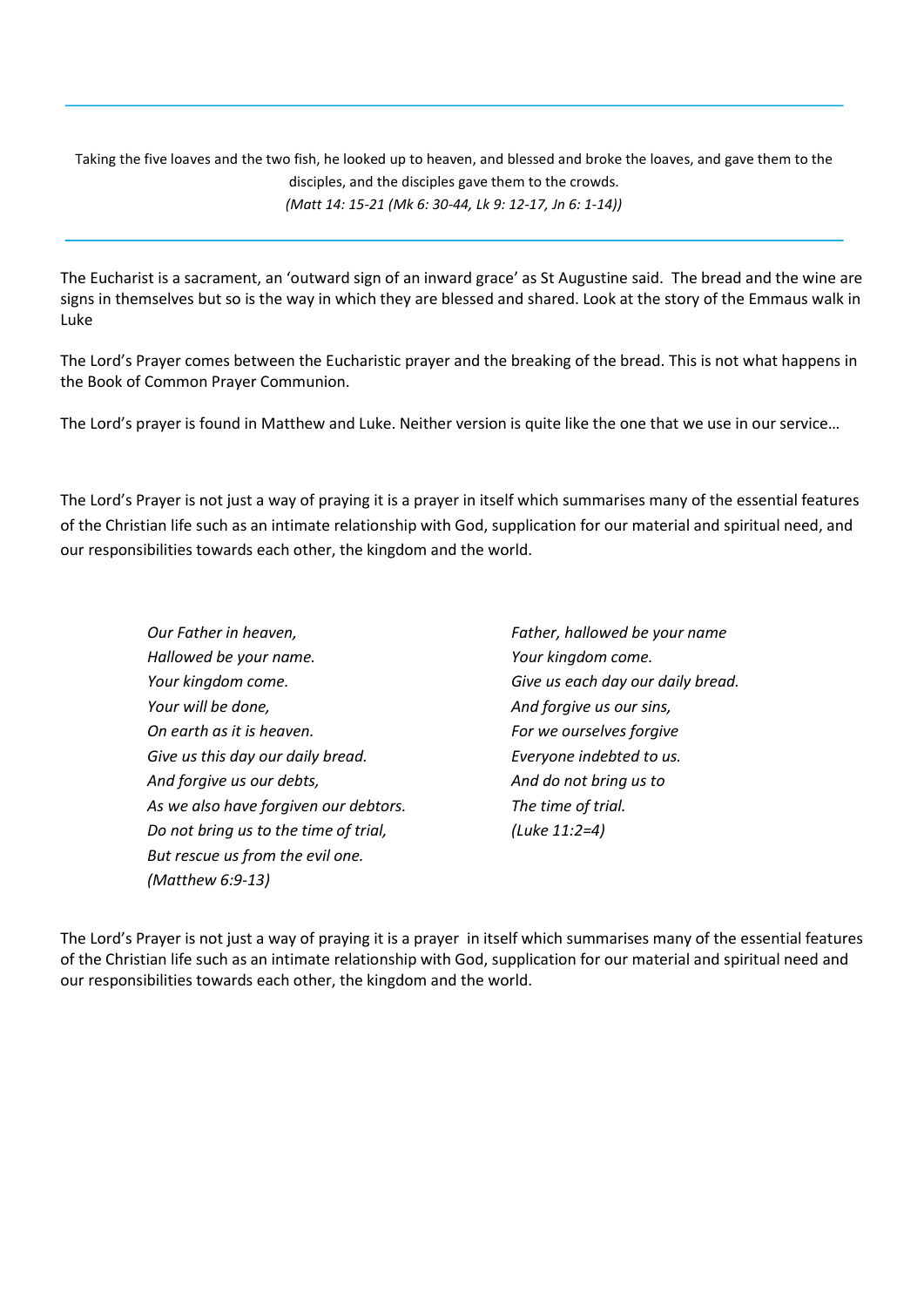# A String of Pearls

Talksheet 5 —Eucharist

Matthew 26:17-30

# WELCOME – Breaking the ice (Aim for 10 mins)

#### Psalm 100

Make a joyful noise to the Lord, all the earth. Worship the Lord with gladness; come into his presence with singing.

Know that the Lord is God. It is he that made us, and we are his; we are his people, and the sheep of his pasture.

> Enter his gates with thanksgiving, and his courts with praise. Give thanks to him, bless his name.

For the Lord is good; his steadfast love endures forever, To start the session read Psalm 100 together. After a moments' stillness read it again and think especially of the line— 'Give thanks to him, bless his name.'

> Why should we give thanks to God? How do we bless God's name?

## WORD – Applying the truth (Aim for 45 mins)

In Matthew 26 the hostility that began early in Jesus' ministry approaches a violent end. Yet although he awaits his arrest and crucifixion, he is magnificently in control. He plans the last meal. He knows who will betray him. He offers himself as a sacrifice. When we – like Jesus – are doing the Father's will, even the inevitabilities of sin, suffering and death lose their power to imprison us. Here the victim is the one who is most free! **Read Matthew 26:17-30** 

1. Classical art and modern communications services have probably influenced your picture of this event. Now that you have the text fresh in your mind, how would you describe the setting of this passage?

2. What was the significance of the "Passover" (v.17; see Exodus 12:1-29)?

3. What irony do you see in the disciples making preparation for Jesus to eat the Passover (v. 17; see Mark 14:12; I Corinthians 5:7)?